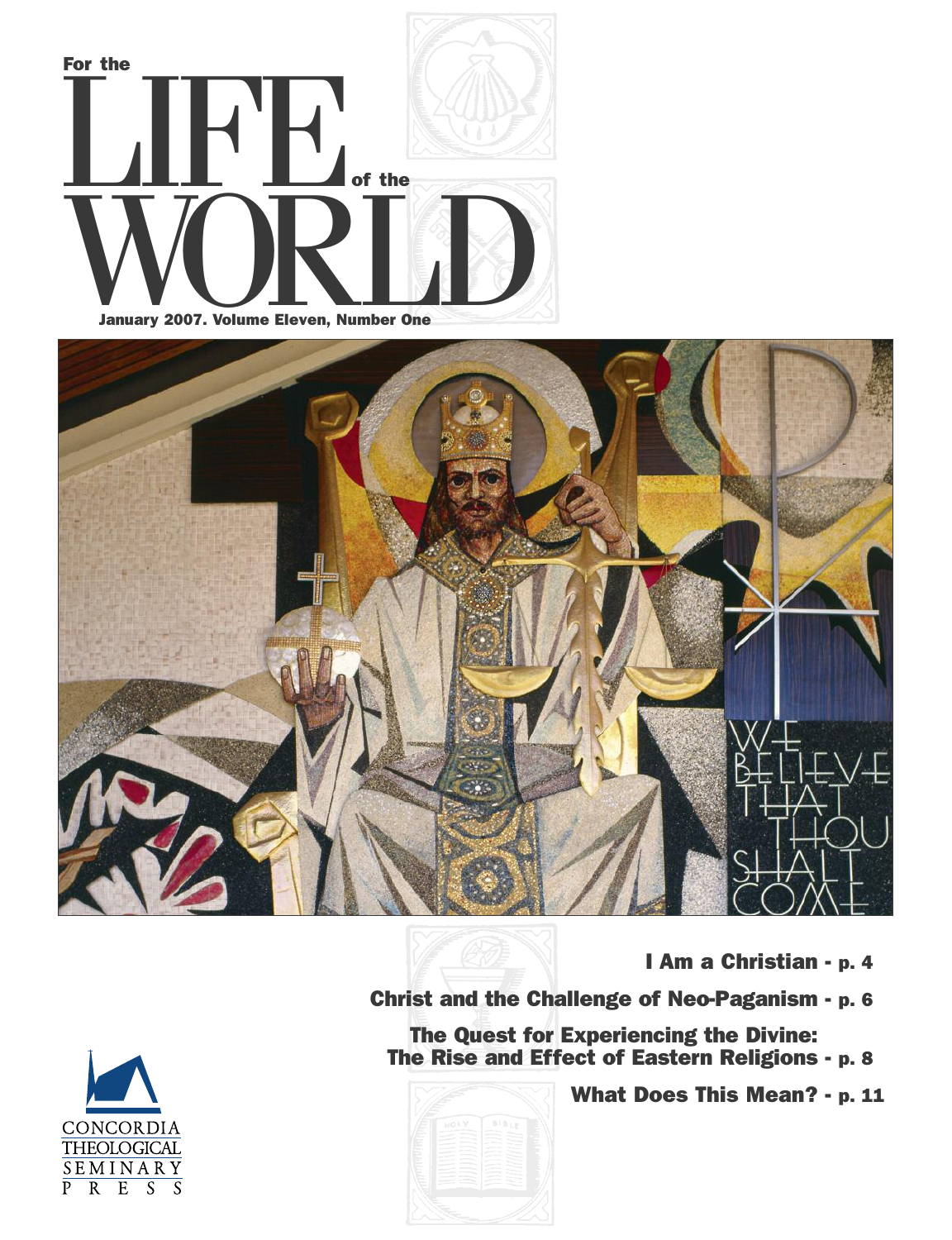## **CONTENTS**



*For the Life of theWorld* is published quarterly by Concordia Theological Seminary Press, 6600 North Clinton Street, Fort Wayne, Indiana 46825. No portion of this publication may be reproduced without the written consent of the publisher of *For the Life of the World*. Copyright 2007. Printed in the United States. Postage paid at Huntington, Indiana. To be added to our mailing list please call 260-452-2150 or e-mail Rev. Scott Klemsz at klemszsc@ctsfw.edu. *For the Life of the World* is mailed to all pastors and congregations of The Lutheran Church—Missouri Synod in the United States and Canada and to anyone interested in the work of Concordia Theological Seminary, Fort Wayne, Indiana.

### **4 I Am a Christian**

**By Professor James G. Bushur, Assistant Professor of Historical Theology at Concordia Theological Seminary, Fort Wayne, Indiana**

In communion with Christ our identity is fundamentally altered. Here we are Christians—not because we merely act, speak, or think like Jesus—but because Christ Himself lives within us. At Christ's altar our families and ethnicities are forgotten; our careers, economic status, as well as every other earthly association, must be left behind.

### **6 Christ and the Challenge of Neo-Paganism By the Rev. Larry A. Nichols, Pastor of Our Redeemer Lutheran Church, Smithfield, Rhode Island**

Christ in a pagan world is not about the past. It is about a very real present. This is true because our culture is filled with cults, the occult, neo-paganism, Wicca, the New Age Movement, etc.

### **8 The Quest for Experiencing the Divine: The Rise and Effect of Eastern Religions**

**By Dr. Naomichi Masaki, Assistant Professor of Systematic Theology and Supervisor of the Master of Sacred Theology (S.T.M.) Program at Concordia Theological Seminary, Fort Wayne, Indiana**

While the joy in the forgiveness of our sins remains firm because of the Lord's gifts in baptism, the world into which we are placed each day is ever changing. As the "mainline" churches continue to decline in membership "spirituality," the impulse to seek communion with the Divine is thriving.

### **11 What Does This Mean?**



| <b>Reaching Across Cultures</b>             | p. 12 |
|---------------------------------------------|-------|
| <b>Faithfully Teaching</b>                  | p. 14 |
| <b>An Enduring Legacy</b>                   | p. 16 |
| <b>Professors Participate in Graduation</b> |       |
| <b>Ceremony in Russia</b>                   | p. 19 |
| <b>Seminary Guild Events for 2007</b>       | p. 30 |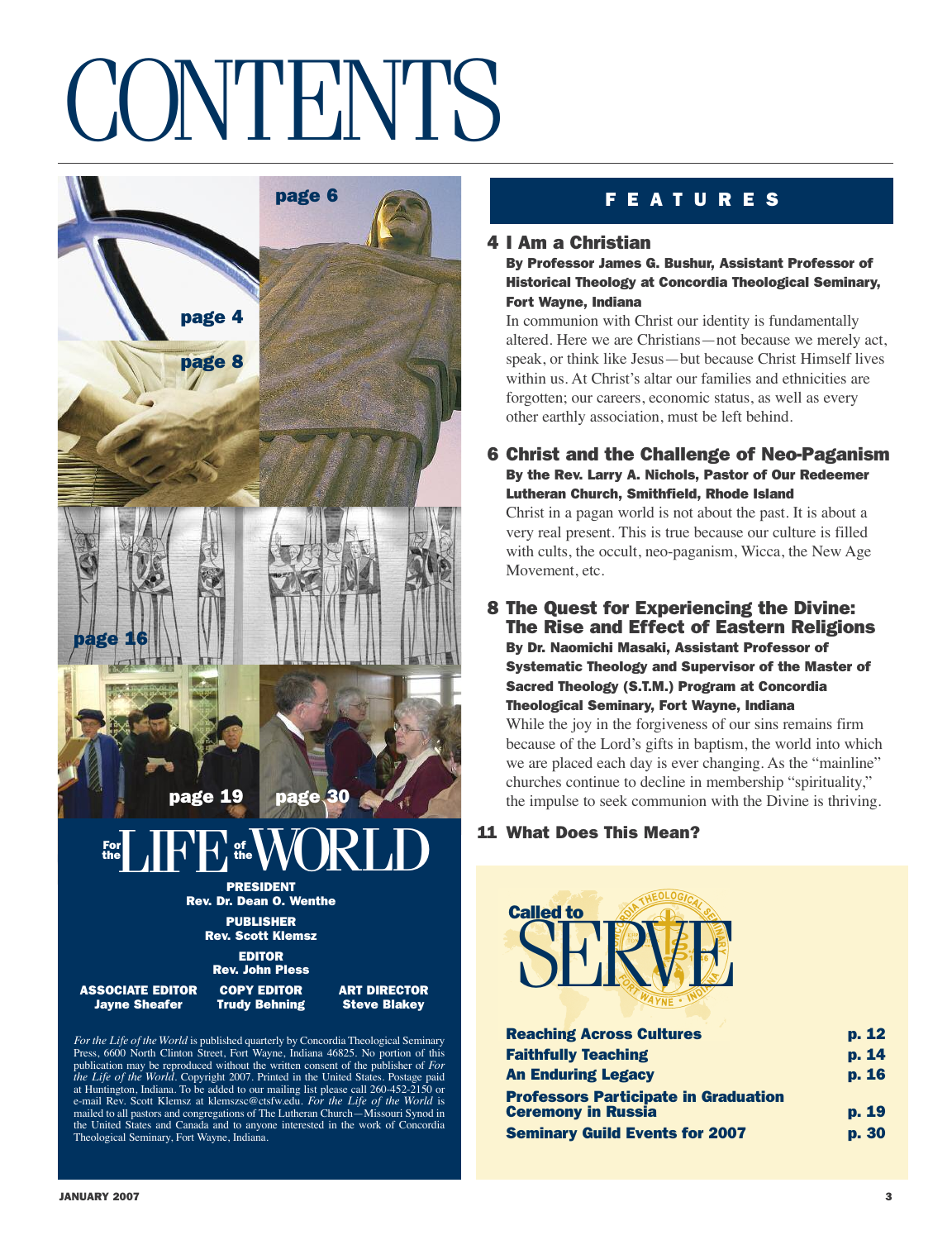# Christ

**Mark's Gospel starts with the words, "The beginning of the Gospel of Jesus Christ, Son of God" (Mark 1:1). While Matthew** beginning of the Gospel of Jesus Christ, the Son of God" (Mark 1:1). While Matthew and Luke tell of the birth narratives of Jesus, and John begins with the divine account of Jesus as the Word made flesh, Mark's Gospel alone introduces Jesus to a Gentile and a pagan world. Mark tells these Gentiles at the outset that Jesus is the beginning of the e*vangelicon*–"good news." This word eventually came to be translated into English as "Gospel."

When I was asked to write this article on the theme of "Christ in a Pagan World," I thought immediately of Christianity's beginnings. "Paganism, after all, addresses the ancient world," as I used to think. "The beginning of the Gospel of Jesus Christ," as Mark writes, presents to us divinely inspired words addressed to a world that knew no ultimate truth and was most certainly a world filled with much less than good news. The message of Mark was directed to unbelieving pagans, a world populated with mystery religions, fertility cults, emperor worship, numerous forms of idolatry, and various forms of occult practice.

Christianity went on to transform society in the Middle Ages and a Christian ethos would emerge and flourish. Dr. Alvin Schmidt, in his outstanding book *How Christianity Changed the World* (Grand Rapids:

**Christ in a pagan world is not about the past. It is about a very real present. This is true because our culture is filled with cults, the occult, neo-paganism, Wicca, the New Age Movement, etc.**

Zondervan, 2001), outlines in chapter after chapter how Christianity transformed society. He speaks of how Christianity introduced a moral code to sex and marriage; elevated the status of women; advanced the cause of charity and compassion; introduced hospitals and took leading roles in human care;

assumed a leading role in founding educational institutions, private schools, colleges, and universities; led in the advance of scientific knowledge; was foundational in law and jurisprudence; led the way to the abolition of slavery in America; and contributed great advances in music, art, and literature. Christianity indeed transformed a pagan world.

That was then! What of today? We are now living in the early 21st century. Up through the mid 1960s one could argue plausibly that Christianity and its influence was still the dominant religious paradigm in popular American culture. Even amongst non-churchgoers Christian themes were dominant cultural motifs. For example, while in no way did Hollywood present the Gospel of Christ, during this time it did not go out of its way to challenge, deny, or declare an all out culture war against it as is the case today. The pervasive moralism of popular shows like *Leave It to Beaver* presented a world where Dad and Mom were married for life, slept in separate beds (at least on television), and in the end the viewer generally related to and agreed with whatever discipline they meted out to Wally and Beaver and thought that this was the way that life ought to be lived.

Speaking of the 1960s, I remember before I was ten years old having to leave early on Sunday mornings in order to find a seat as churches were packed back then. Christianity certainly was still the dominant motif of the culture. The countercultural revolution of the middle part of the 60s, the Viet Nam War, assassinations of two Kennedys, Martin Luther King Jr., Malcolm X, the Kent State slayings, the Woodstock era, the death of Hendrix

and Joplin, the hippies, Jesus freaks, flower children, and communal living introduced rapid changes that would leave the world reeling. I can still remember the

words of John Lennon, "We are going to steal your children." It didn't mean anything to me back then. But now as I think back, these words represent the introduction of a major paradigm shift, not to something wholly new, but a repristination to the major themes of paganism so prevalent in the early Christian church.

Christ in a pagan world